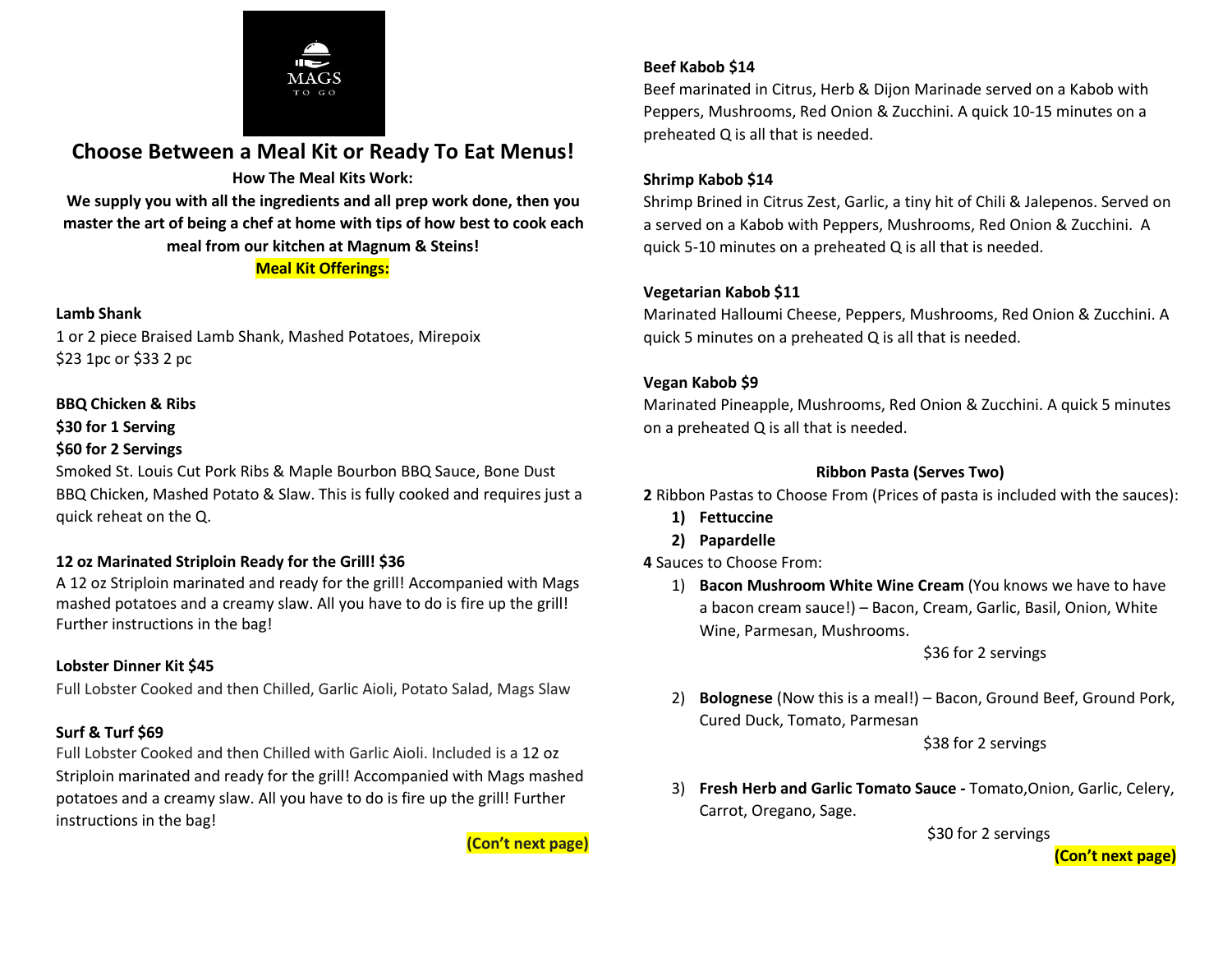**4) Spicy Brandy & Lobster Stock Reduction Cream with Diced Lobster, Shrimp, Tomato & Basil.**

\$46 for 2 servings

#### **Curbside Pickup Ready To Eat Take Out Menu**

**Caesar \$13** Romaine |Double Smoked Bacon Lardons | Parmesan | Crostini

**Fish Taco \$9** Crispy Fried Cod | Pico de Gallo | Chipotle Lime Crema | Shaved Cabbage | Grilled Flour Tortilla

**Leon's Onion Rings \$12**

**Mag's Fries \$8** Hand Cut Bistro Style Frites | Parmesan Cheese Newfoundland Savoury

**Mags Poutine \$14** Our Fries Topped With Curds, Gravy & Dressing

#### **Mags Duck Confit Poutine \$18**

Our Fries Topped with Cheese Curds, Gravy, Dressing PLUS Duck Confit

**Mag's Wings \$14.50 (Dry Spice)**

**Duck Confit Nachos \$17** Fried Wontons | Carrot & Ginger Slaw | Sweet & Spicy Sesame Soy | Duck Confit

**Lobster Roll \$17**

**Lobster Dinner Kit \$45** Full Lobster, Chilled with Garlic Aioli | Potato Salad |Mags Slaw

> **Prime Rib Kit \$33** Roasted Potato | Yorkshire Pudding | Jus

> > **(Con't next page)**

**Prime Time Prime Rib Burger \$17** Tender and Juicy Shaved Prime Rib, Mags BBQ Sauce and Slaw

**Beef Kabob \$14**

Beef Marinated in Citrus, Herb & Dijon Marinade served on a Kabob | Peppers, Mushrooms, Red Onion & Zucchini **Shrimp Kabob \$14**

Shrimp Brined in Citrus Zest, Garlic, a tiny hit of Chili & Jalepenos Served on a Kabob with Peppers, Mushrooms, Red Onion & Zucchini.

**Vegetarian Kabob \$11** Marinated Halloumi Cheese, Peppers, Mushrooms, Red Onion & Zucchini.

> **Vegan Kabob \$9** Marinated Pineapple, Mushrooms, Red Onion & Zucchini.

> > **Fish & Chips 1pc \$15.99 or 2 pc \$18.99** Miss Vickie's Battered Cod | Mag's Fries **Extras:** Gravy \$2 Dressing \$2

**1 Piece Southern Fried White Chicken with Mags Fries \$20** *add an extra piece of dark Chicken for \$5 or White Chicken \$10* **Extras:** Gravy \$2 Dressing \$2

**2 Piece Southern Fried Chicken Wing, Thigh or Drum with Mags Fries \$15** *add an extra piece of dark Chicken for \$5 or White Chicken \$10* **Extras:** Gravy \$2 Dressing \$2

**Kickin' Chicken Burger \$15** Texas Deep Fried Chicken | Ranch Sauce |Coleslaw | Homemade Bun

**Mags Burger \$15** Pork & Beef Patty | Bacon Jam | Cheddar Cheese | Screech Aioli

> **Lamb Shank** Braised Lamb Shank | Mirepoix | Mashed Potato 1pc \$25 2pc \$35

> > **(Con't next page)**